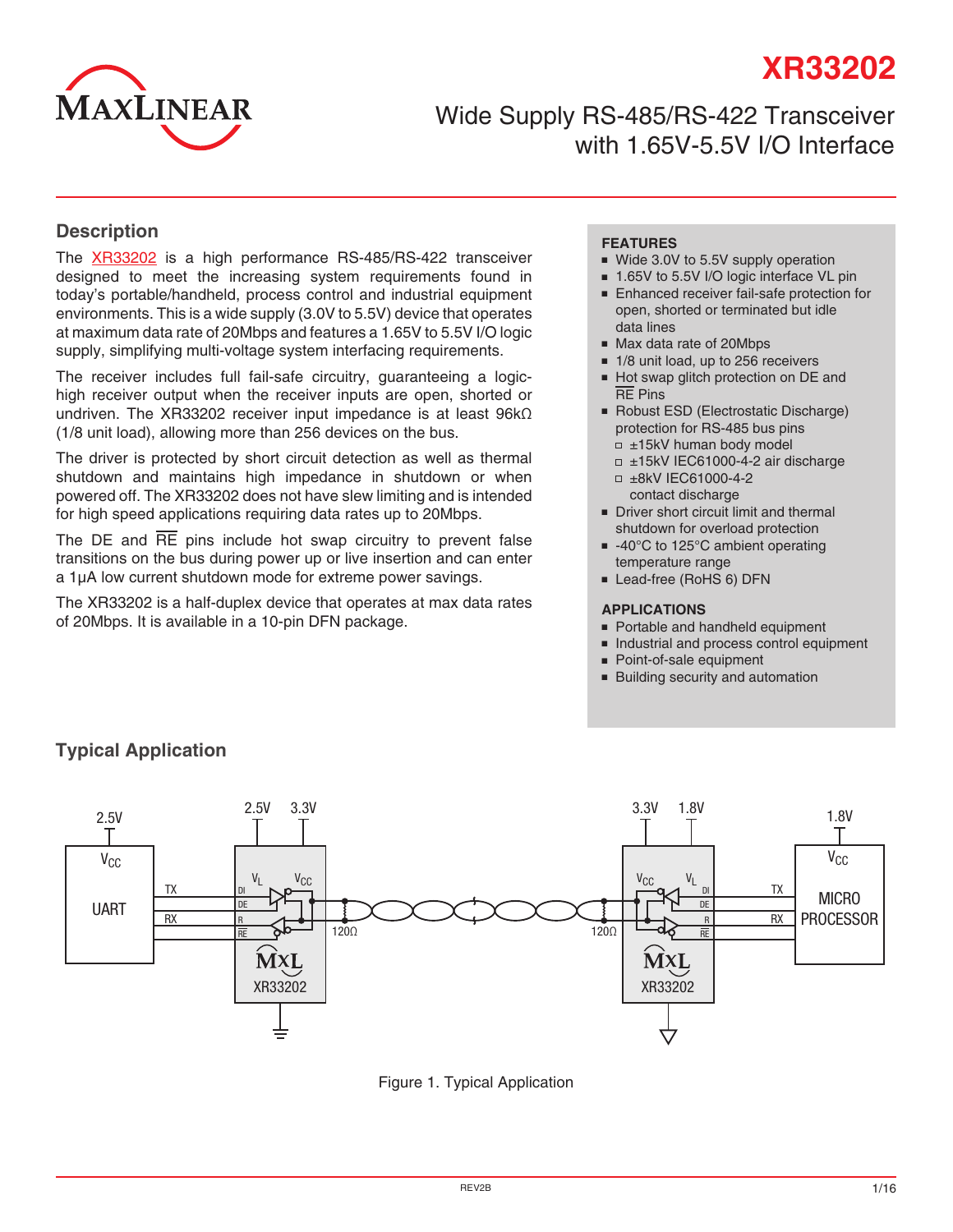# **Absolute Maximum Ratings**

Stresses beyond those listed under Absolute Maximum Ratings may cause permanent damage to the device. Exposure to any Maximum Rating condition for extended periods may affect device reliability and lifetime.

| Input voltage |  |
|---------------|--|
|               |  |
|               |  |
|               |  |
|               |  |

# **Operating Conditions**

| Operating temperature range  -40°C to 125°C               |  |
|-----------------------------------------------------------|--|
|                                                           |  |
| $V_L$ I/O supply range ( $V_L \le V_{CC}$ ) 1.65V to 5.5V |  |
| <b>Thermal Information</b>                                |  |

θJC ..........................................................................8.5°C/W

### ESD Ratings

| HBM - Human Body Model                       |  |
|----------------------------------------------|--|
| HBM - Human Body Model (all other pins) ±4kV |  |
| IEC61000-4-2 Air Discharge                   |  |
| IEC61000-4-2 Contact Discharge               |  |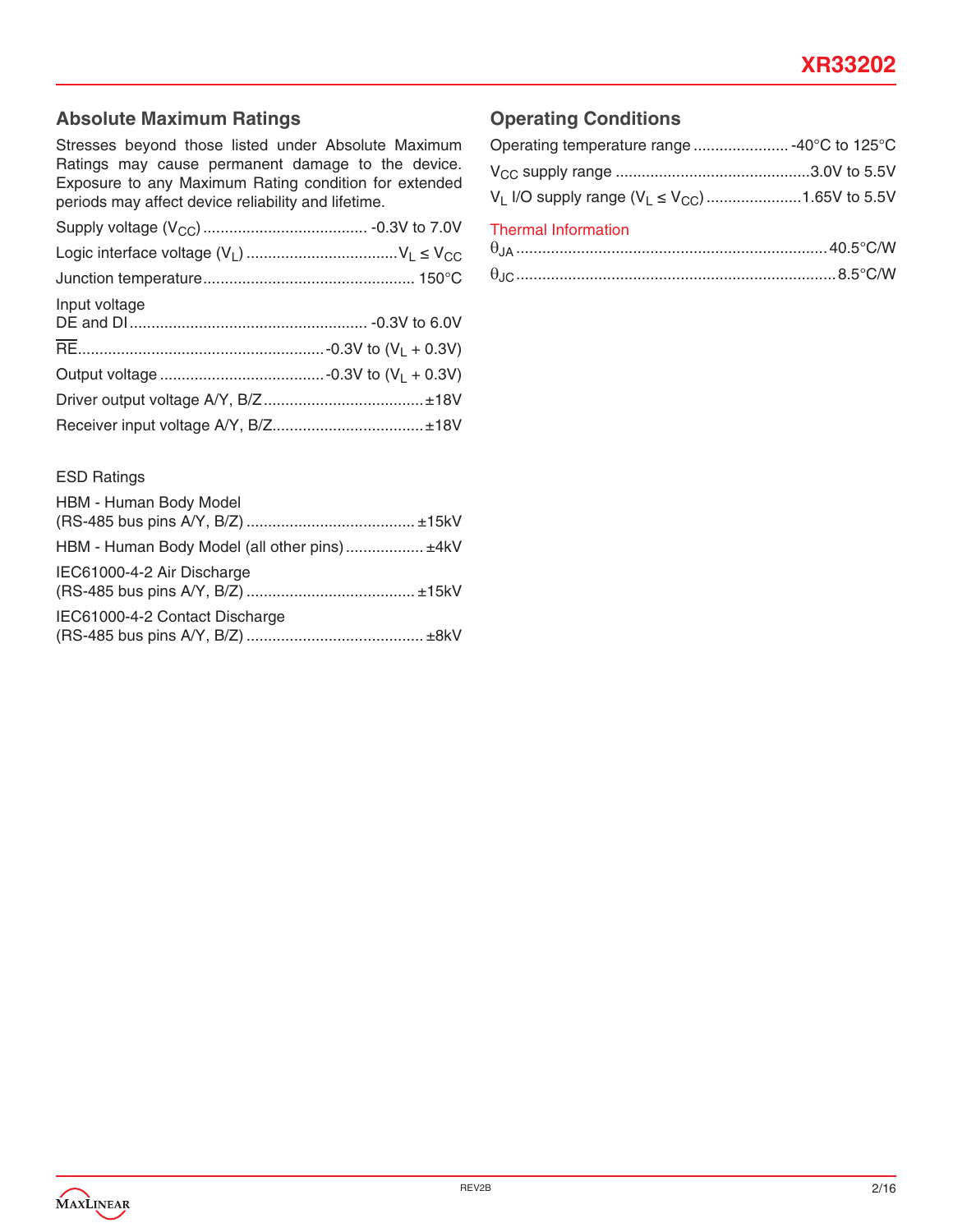# **Pin Configuration**



# **Pin Functions**

| <b>Pin Number</b> | Pin Name   | <b>Type</b> | <b>Description</b>                                                                                                  |
|-------------------|------------|-------------|---------------------------------------------------------------------------------------------------------------------|
|                   | <b>VL</b>  | Supply      | I/O power supply, sets the logic levels for RO, DE, RE and DI                                                       |
| 2                 | <b>RO</b>  | Output      | Receiver output                                                                                                     |
| 3                 | DE.        | Input       | Driver enable, driver active when $DE = 1$ , disabled when $DE = 0$                                                 |
| 4                 | RE         | Input       | Receiver enable, receiver is disabled when $RE = 1$ , enabled when $RE = 0$                                         |
| 5                 | DI         | Input       | Driver input                                                                                                        |
| 6                 | <b>GND</b> | Supply      | Ground                                                                                                              |
| 7                 | <b>NC</b>  |             | No connection, can be connected to ground                                                                           |
| 8                 | A/Y        | 1/O         | $\pm$ 15kV ESD protected, RS-485/RS-422 half-duplex non-inverting receiver input and non-inverting<br>driver output |
| 9                 | B/Z        | 1/O         | ±15kV ESD protected, RS-485/RS-422 half-duplex inverting receiver input and inverting driver output                 |
| 10                | <b>VCC</b> | Supply      | Power supply                                                                                                        |
| $\star$           | Paddle     |             | Exposed paddle (DFN package), connect to ground                                                                     |

| Transmitting      |    |    |          |     |  |  |
|-------------------|----|----|----------|-----|--|--|
| Outputs<br>Inputs |    |    |          |     |  |  |
| nRE               | DE | DI | AYY      | B/Z |  |  |
| X                 |    |    |          |     |  |  |
| x                 |    | 0  | 0        |     |  |  |
| $\Omega$          | 0  | X  | High-Z   |     |  |  |
|                   |    | Χ  | Shutdown |     |  |  |

| Receiving |        |                                        |                |  |  |  |  |
|-----------|--------|----------------------------------------|----------------|--|--|--|--|
|           | Inputs |                                        |                |  |  |  |  |
| nRE       | DE     | $V_{AY}$ - $V_{B/Z}$                   | R <sub>O</sub> |  |  |  |  |
| $\Omega$  | X      | $\geq -50$ mV                          | 1              |  |  |  |  |
| $\Omega$  | X      | -200mV < $V_{A/Y}$ - $V_{B/Z}$ < -50mV | Undefined      |  |  |  |  |
| $\Omega$  | X      | $\leq$ -200mV                          | O              |  |  |  |  |
| ∩         | X      | Open/Shorted/Idle                      |                |  |  |  |  |
|           | X      |                                        | High-Z         |  |  |  |  |
|           |        | X                                      | Shutdown       |  |  |  |  |

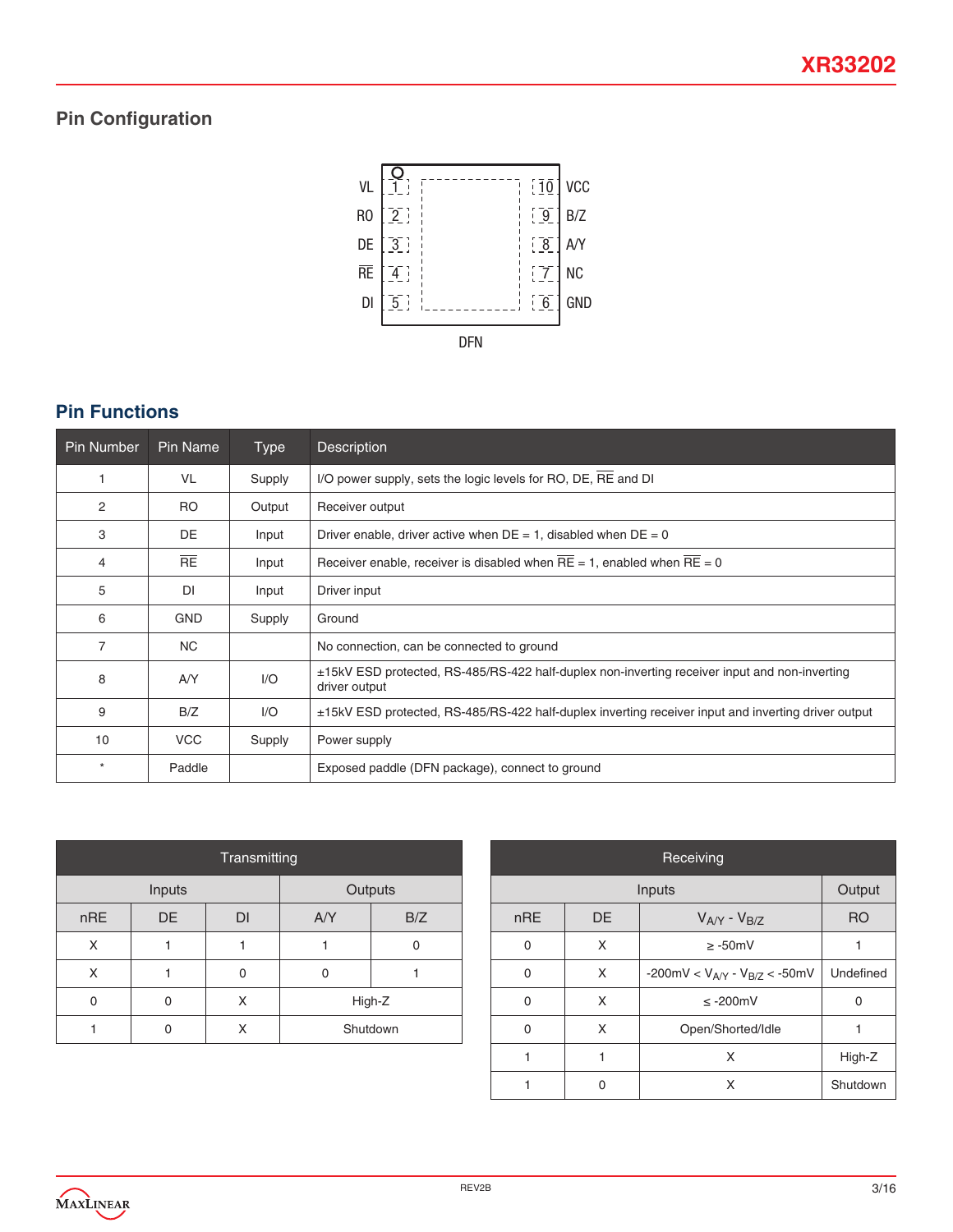# **Electrical Characteristics**

Specifications are at T<sub>A</sub> = 25°C, V<sub>CC</sub> = 3.3V ±10% or 5.0V ±10%, V<sub>L</sub> = V<sub>CC</sub> unless otherwise noted. Typical values represent the most likely parametric norm at  $T_\mathsf{A}$  = 25°C, and are provided for reference purposes only.

| Symbol                   | Parameter                                                 | Conditions                                                                               | <b>Min</b>  | Typ        | Max          | <b>Units</b> |  |  |
|--------------------------|-----------------------------------------------------------|------------------------------------------------------------------------------------------|-------------|------------|--------------|--------------|--|--|
|                          | <b>Driver DC Characteristics</b>                          |                                                                                          |             |            |              |              |  |  |
|                          |                                                           | $RL = 100 \Omega$ (RS-422), $V_{CC} = 3.0 V$                                             | 2.0         |            |              | V            |  |  |
| $V_{OD}$                 | Differential driver output                                | $RL = 54\Omega$ (RS-485), $V_{CC} = 3.0V$                                                | 1.5         |            |              | V            |  |  |
|                          |                                                           | $RL = 100 \Omega$ (RS-422), $V_{CC} = 4.5V$                                              | 2.25        |            |              | V            |  |  |
|                          |                                                           | $RL = 54\Omega$ (RS-485), $V_{CC} = 4.5V$                                                | 2.25        |            |              | V            |  |  |
| $\Delta V_{OD}$          | Change in magnitude of differential<br>output voltage     | $RL = 100\Omega$ or 54 $\Omega$                                                          | $-0.2$      |            | 0.2          | V            |  |  |
| $V_{CM}$                 | Driver common-mode output voltage<br>(steady state)       | $RL = 100\Omega$ or 54 $\Omega$                                                          |             | $V_{CC/2}$ | 3            | V            |  |  |
| $\Delta V_{\text{CM}}$   | Change in magnitude of common-mode<br>output voltage      | $RL = 100\Omega$ or 54 $\Omega$                                                          | $-0.2$      |            | 0.2          | $\vee$       |  |  |
|                          | Input current (A and B)                                   | $V_{\text{OUT}} = 12V$ , DE = 0V<br>$V_{CC}$ = 0V or 5.5V                                |             |            | 125          | μA           |  |  |
| $I_{A,B}$                |                                                           | $V_{\text{OUT}} = -7V$ , DE = 0V<br>$V_{CC}$ = 0V or 5.5V                                | $-100$      |            |              | μA           |  |  |
|                          |                                                           | $V_{OUT}$ = 12V, DE = 0V<br>$V_{CC}$ = 0V or 5.5V                                        |             |            | 125          | μA           |  |  |
| $I_{OL}$                 | Output leakage (Y and Z)                                  | $V_{\text{OUT}} = -7V$ , DE = 0V<br>$V_{CC}$ = 0V or 5.5V                                | $-100$      |            |              | μA           |  |  |
| $I_{\text{OSD}}$         | Driver short-circuit output current                       | $-7V \leq V_{OUT} \leq +12V$                                                             | $-250$      |            | 250          | mA           |  |  |
|                          | <b>Receiver DC Characteristics</b>                        |                                                                                          |             |            |              |              |  |  |
| V <sub>TH</sub>          | Receiver differential threshold voltage<br>$(V_A - V_B)$  | $-7V \leq V_{CM} \leq 12V$                                                               | $-200$      | $-125$     | -50          | mV           |  |  |
| $\Delta V_{OH}$          | Receiver input hysteresis                                 | $V_{CM} = 0V$                                                                            |             | 25         |              | mV           |  |  |
| $R_{IN}$                 | Receiver input resistance                                 | $-7V \leq V_{CM} \leq 12V$                                                               | 96          |            |              | $k\Omega$    |  |  |
| $I_{\text{OSC}}$         | Receiver output short-circuit current                     | $0V \leq V_{\text{RO}} \leq V_{\text{L}}$                                                | $-120$      |            | 120          | mA           |  |  |
| Logic Inputs and Outputs |                                                           |                                                                                          |             |            |              |              |  |  |
| V <sub>IH</sub>          | Logic input thresholds (DI, DE, RE)                       | Logic input high                                                                         | $2/3^*V_L$  |            |              | V            |  |  |
| $V_{IL}$                 | $1.65V \le V_L \le 5.5V$ & $V_L \le V_{CC}$               | Logic input low                                                                          |             |            | $1/3*V_L$    | $\vee$       |  |  |
| <b>V<sub>HYS</sub></b>   | Input hysteresis (DI, DE, $\overline{RE}$ )               |                                                                                          |             | 50         |              | mV           |  |  |
| <sub>IN</sub>            | Logic input current (DI, DE, RE)                          | $0V \le V_{IN} \le V_L$ , after first transition                                         |             |            | $\mathbf{1}$ | μA           |  |  |
| <b>I</b> <sub>INHS</sub> | Logic input current hot swap ( $DE$ and $\overline{RE}$ ) | Until first transition                                                                   |             |            | $\pm 320$    | μA           |  |  |
| V <sub>OH</sub>          | Receiver output high voltage (RO)                         | $3.0V \le V_L \le 5.5V$ , $I_{OUT} = -1mA$<br>$1.6V \le V_L \le 3.0V$ , $I_{OUT} = -1mA$ | $V_L - 0.6$ |            |              | $\vee$       |  |  |
| $V_{OL}$                 | Receiver output low voltage (RO)                          | $3.0V \le V_L \le 5.5V$ , $I_{OUT} = 1mA$<br>$1.6V \le V_L \le 3.0V$ , $I_{OUT} = 1mA$   |             |            | 0.4          | $\vee$       |  |  |
| $I_{OZR}$                | High-Z receiver output current                            | $0V \leq V_{OUT} \leq V_L$                                                               | $-1$        |            | $\mathbf{1}$ | μA           |  |  |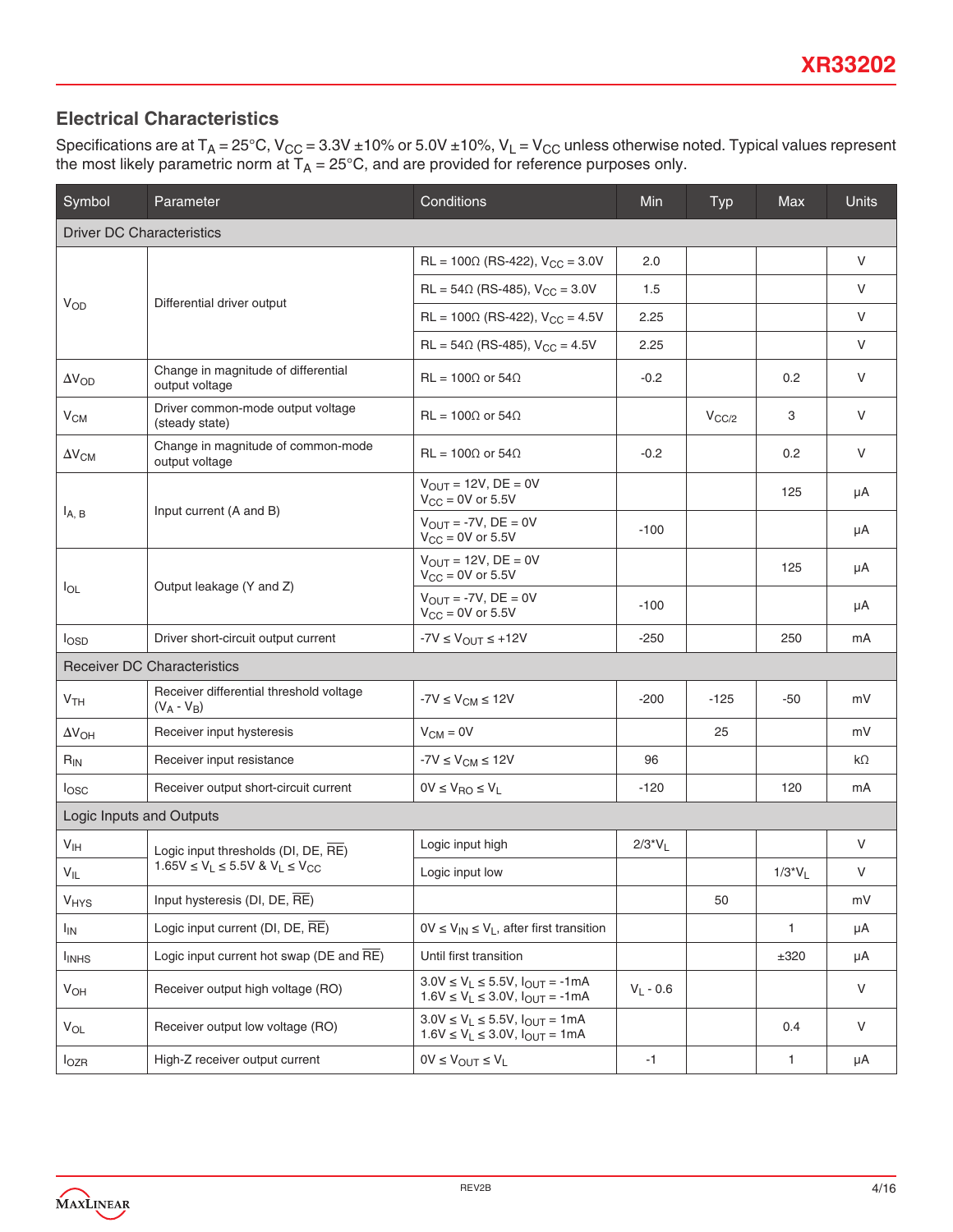### **Electrical Characteristics (Continued)**

Specifications are at T<sub>A</sub> = 25°C, V<sub>CC</sub> = 3.3V ±10% or 5.0V ±10%, V<sub>L</sub> = V<sub>CC</sub> unless otherwise noted. Typical values represent the most likely parametric norm at  $T_\mathsf{A}$  = 25°C, and are provided for reference purposes only.

| Symbol        | Parameter                       | Conditions                                                       | Min | <b>Typ</b> | <b>Max</b> | <b>Units</b> |
|---------------|---------------------------------|------------------------------------------------------------------|-----|------------|------------|--------------|
| Supply        |                                 |                                                                  |     |            |            |              |
| $V_{CC}$      | Supply voltage range            |                                                                  | 3.0 |            | 5.5        | V            |
|               |                                 | No load. $RE = 0V$ ,<br>$DE = V_1$ , $DI = 0V$                   |     | 400        | 600        | μA           |
| $_{\rm{ICC}}$ | Supply current                  | No load. $\overline{RE} = V_L$ ,<br>$DE = V1$ , $DI = OV$        |     | 300        | 600        | μA           |
|               |                                 | No load. $RE = 0V$ , $DE = 0V$ ,<br>receiver A and B inputs open |     | 300        | 500        | μA           |
| <b>I</b> SHDN | Supply current in shutdwon mode | $\overline{RE} = V_L$ , $DE = 0V$                                |     | 0.05       | 3          | μA           |

### Driver AC Characteristics

Specifications are at  $T_A = 25^{\circ}C$ ,  $V_{CC} = 3.3V \pm 10\%$  or 5.0V  $\pm 10\%$ ,  $V_L = V_{CC}$  unless otherwise noted. Typical values represent the most likely parametric norm at  $T_A = 25^{\circ}C$ , and are provided for reference purposes only.

| Symbol                                  | Parameter                                     | Conditions                                     | Min | <b>Typ</b> | <b>Max</b> | <b>Units</b> |
|-----------------------------------------|-----------------------------------------------|------------------------------------------------|-----|------------|------------|--------------|
| t <sub>DPLH</sub>                       | Driver prop. delay (low to high)              |                                                |     |            | 30         | ns           |
| <sup>t</sup> DPHL                       | Driver prop. delay (high to low)              |                                                |     |            | 30         | ns           |
| It <sub>DPLH</sub> -t <sub>DPHL</sub> I | Differential driver output skew               | $C_L = 50pF$ , $R_L = 54\Omega$ ,              |     |            | 5          | ns           |
| $t_{\text{DR}}$ , $t_{\text{DF}}$       | Driver differential output rise or fall time  |                                                |     |            | 17         | ns           |
|                                         | Maximum data rate                             | $1/t_{\text{U}}$ , duty cycle 40% to 60%       | 20  |            |            | Mbps         |
| t <sub>DZH</sub>                        | Driver enable to output high                  |                                                |     |            | 50         | ns           |
| t <sub>DZL</sub>                        | Driver enable to output low                   | $C_1 = 50pF$ , R <sub>1</sub> = 500 $\Omega$ , |     |            | 50         | ns           |
| t <sub>DHZ</sub>                        | Driver disable from output high               |                                                |     |            | 50         | ns           |
| $t_{DLZ}$                               | Driver disable from output low                |                                                |     |            | 50         | ns           |
| t <sub>DZH(SHDN)</sub>                  | Driver enable from shutdown to<br>output high |                                                |     |            | 250        | ns           |
| t <sub>DZL</sub> (SHDN)                 | Driver enable from shutdown to<br>output low  | $C_L = 50pF$ , $R_L = 500\Omega$ ,             |     |            | 250        | ns           |
| t <sub>SHDN</sub>                       | Time to shutdown                              |                                                | 50  | 200        | 600        | ns           |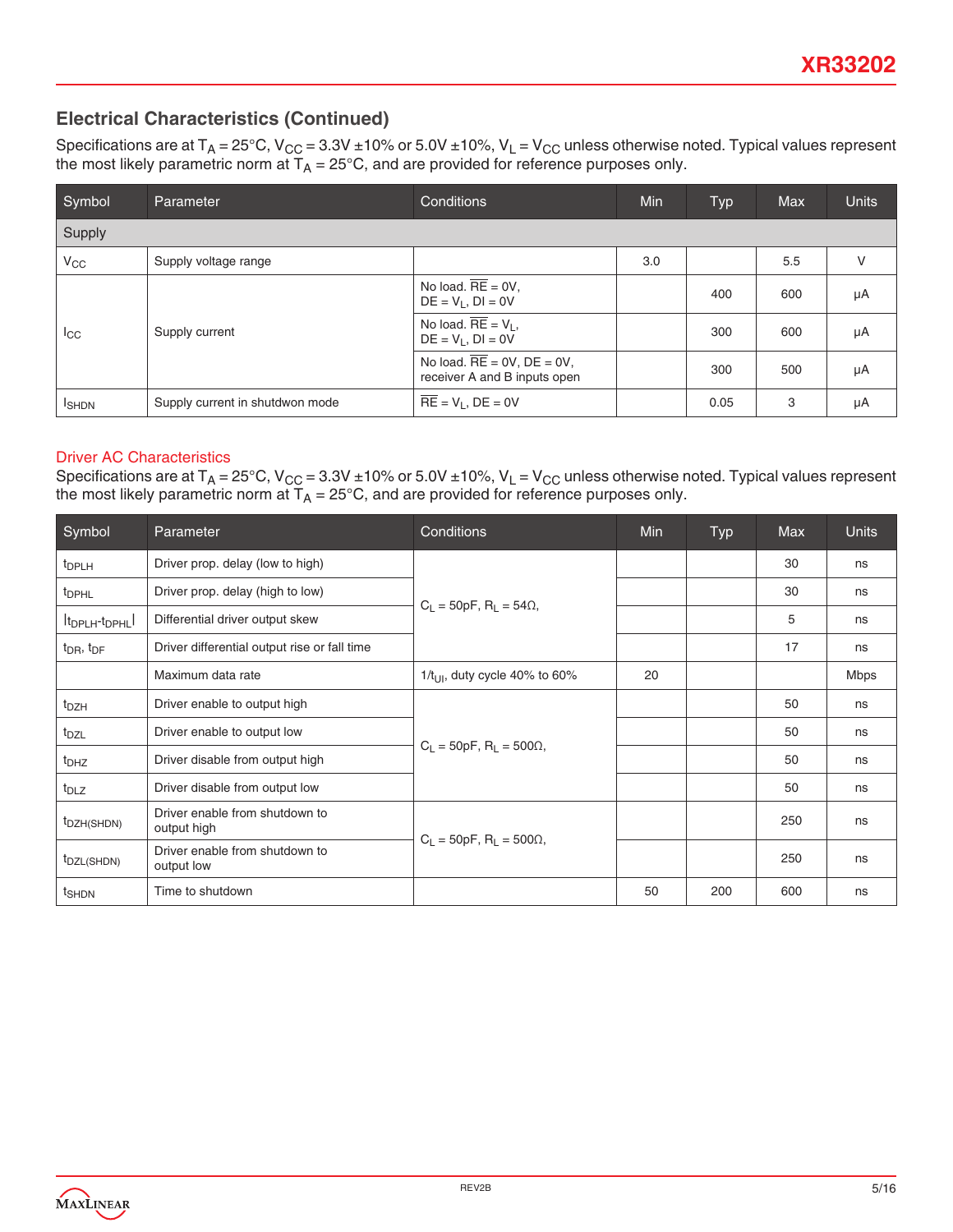## **Electrical Characteristics (Continued)**

### Receiver AC Characteristics

Specifications are at T<sub>A</sub> = 25°C, V<sub>CC</sub> = 3.3V±10% or 5.0V±10%, V<sub>L</sub> = V<sub>CC</sub> unless otherwise noted. Typical values represent the most likely parametric norm at  $T_\mathsf{A}$  = 25°C, and are provided for reference purposes only.

| Symbol                                | Parameter                                       | Conditions                                  | <b>Min</b> | Typ | <b>Max</b> | <b>Units</b> |
|---------------------------------------|-------------------------------------------------|---------------------------------------------|------------|-----|------------|--------------|
| <sup>t</sup> RPLH                     | Receiver prop. delay (low to high)              |                                             |            |     | 50         | ns           |
| <sup>t</sup> RPHL                     | Receiver prop. delay (high to low)              | $C_1 = 50pF$ , R <sub>1</sub> = 54 $\Omega$ |            |     | 50         | ns           |
| It <sub>RPLH</sub> -t <sub>RPHL</sub> | Receiver propagation delay skew                 |                                             |            |     | 5          | ns           |
|                                       | Maximum data rate                               | $1/t_{\text{U}}$ , duty cycle 40% to 60%    | 20         |     |            | <b>Mbps</b>  |
| t <sub>RZH</sub>                      | Receiver enable to output high                  |                                             |            |     | 50         | ns           |
| t <sub>RZL</sub>                      | Receiver enable to output low                   |                                             |            |     | 50         | ns           |
| t <sub>RHZ</sub>                      | Receiver disable from output high               | $C_1 = 50pF$ , $R_1 = 1k\Omega$ ,           |            |     | 50         | ns           |
| t <sub>RLZ</sub>                      | Receiver disable from output low                |                                             |            |     | 50         | ns           |
| t <sub>RZH</sub> (SHDN)               | Receiver enable from shutdown to<br>output high |                                             |            |     | 2200       | ns           |
| t <sub>RZL(SHDN)</sub>                | Receiver enable from shutdown to<br>output low  | $C_1 = 50pF$ , $R_1 = 1k\Omega$ ,           |            |     | 2200       | ns           |
| t <sub>SHDN</sub>                     | Time to shutdown                                |                                             | 50         | 200 | 600        | ns           |

# **Functional Block Diagram**



Figure 2. Functional Block Diagram

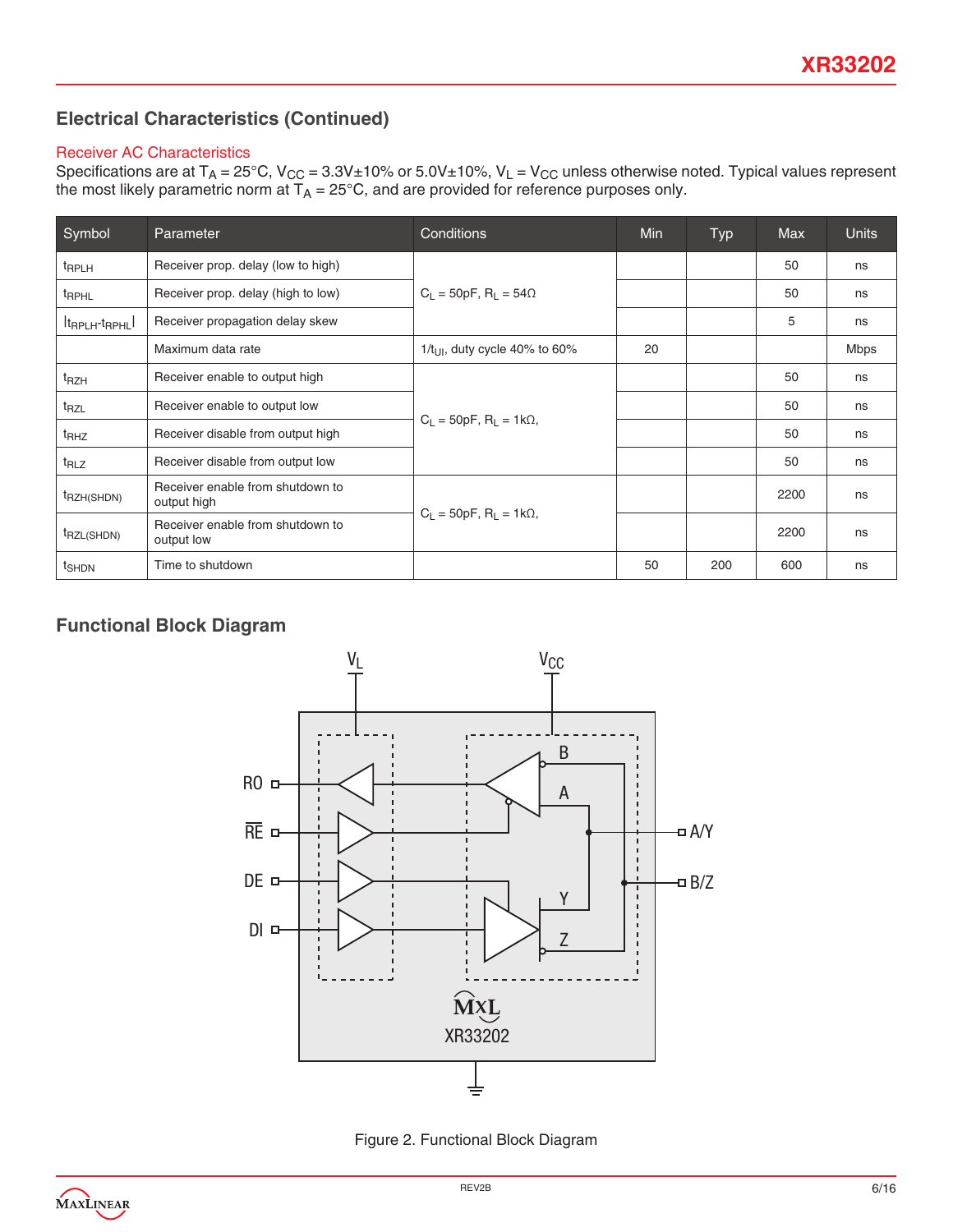### **Applications Information**



Figure 3. Differential Driver Output Voltage



Figure 4. Differential Driver Output Voltage Over Common Mode



Figure 5. Driver Output Short Circuit Current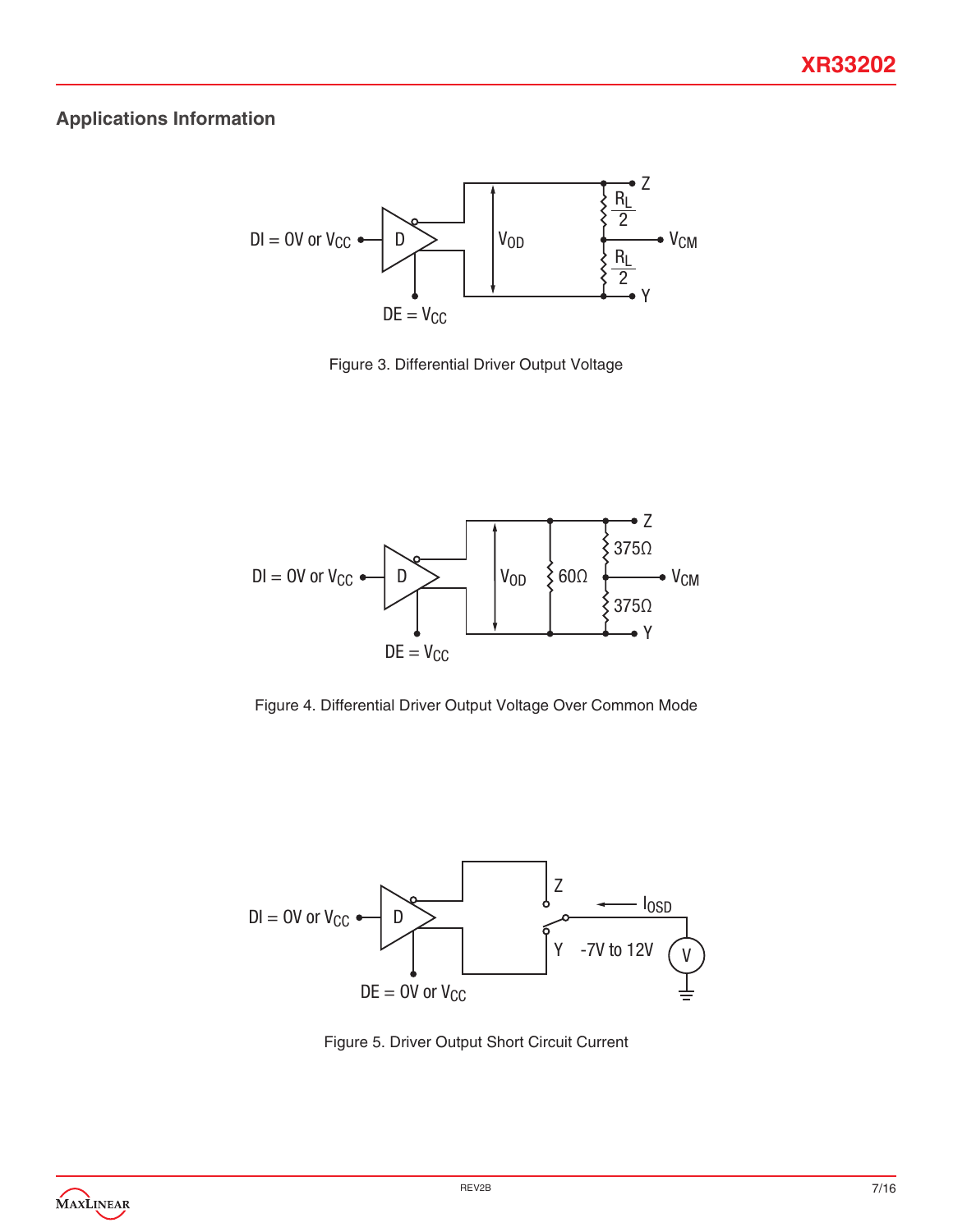

Figure 6. Driver Propagation Delay Test Circuit and Timing Diagram

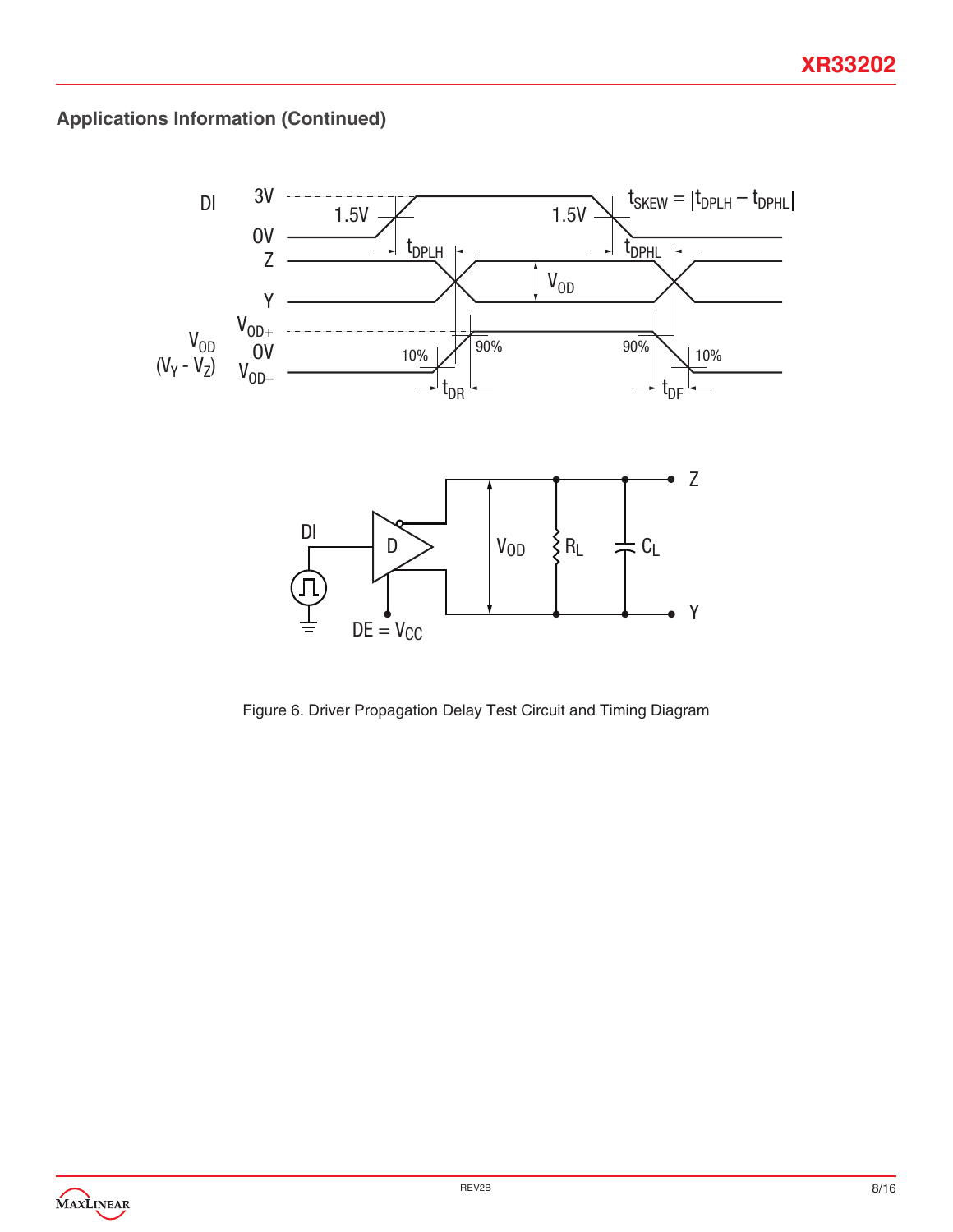

Figure 7. Driver Enable and Disable Timing Test Circuits and Timing Diagrams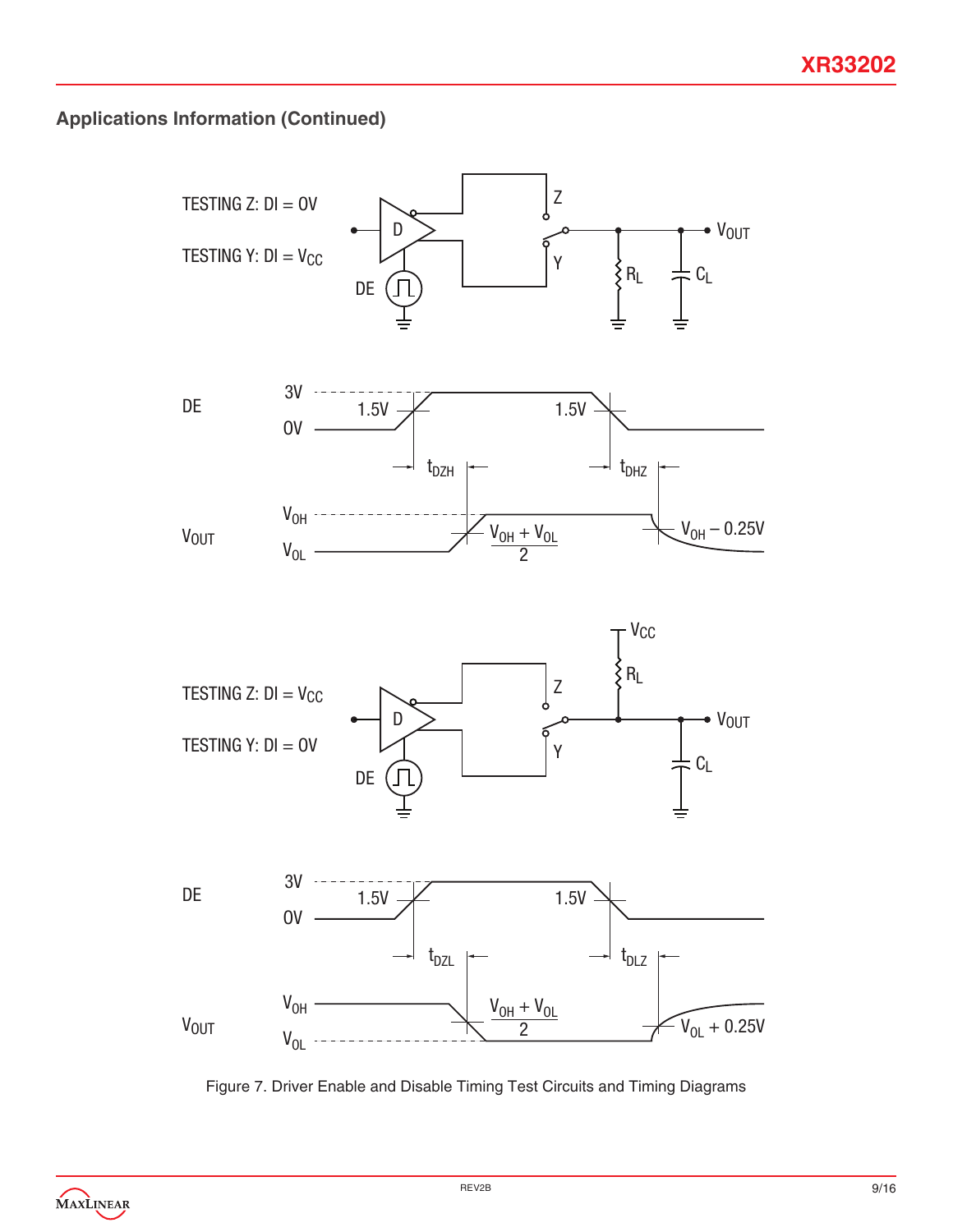

Figure 8. Receiver Propagation Delay Test Circuit and Timing Diagram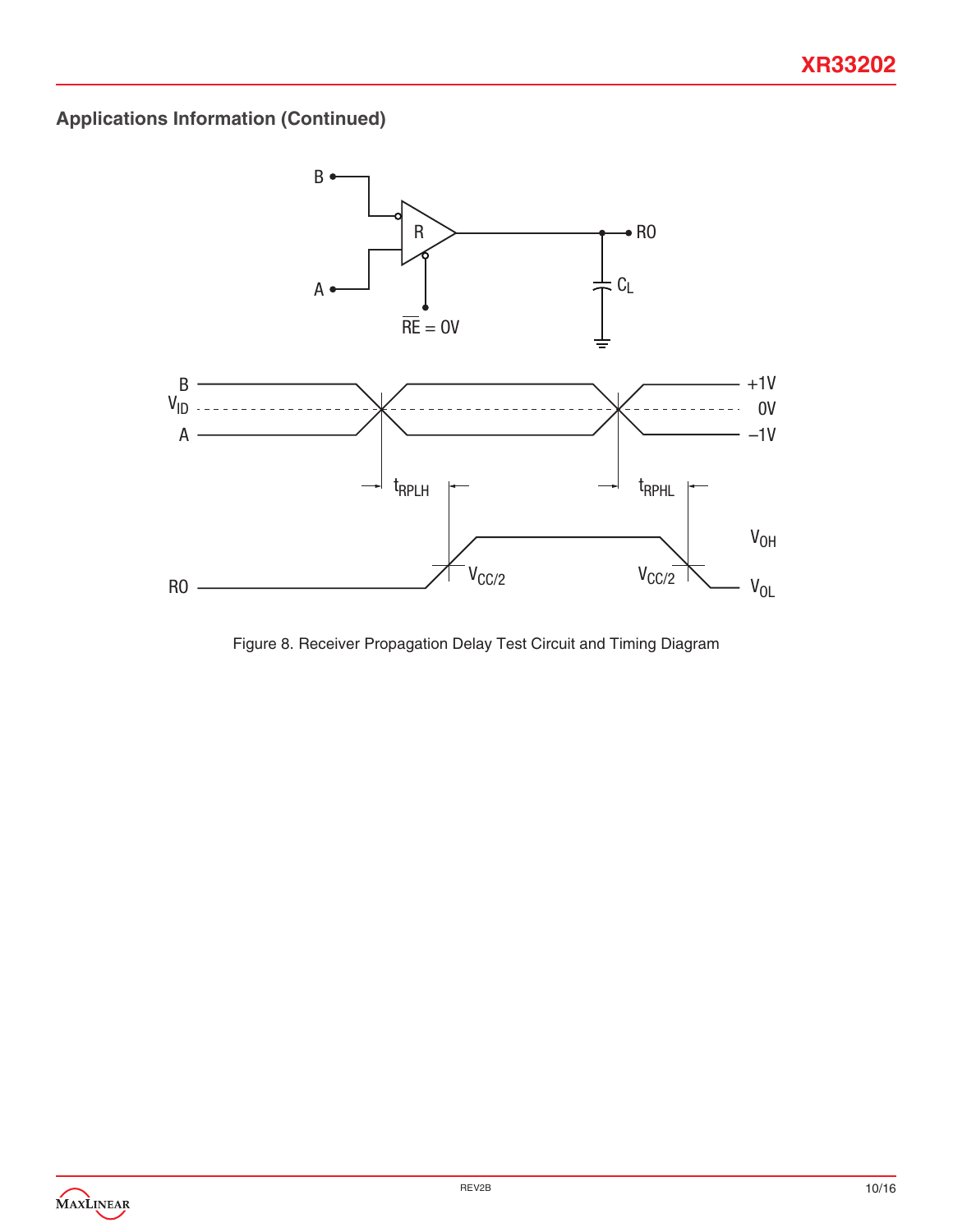

Figure 9. Receiver Enable and Disable Test Circuits and Timing Diagrams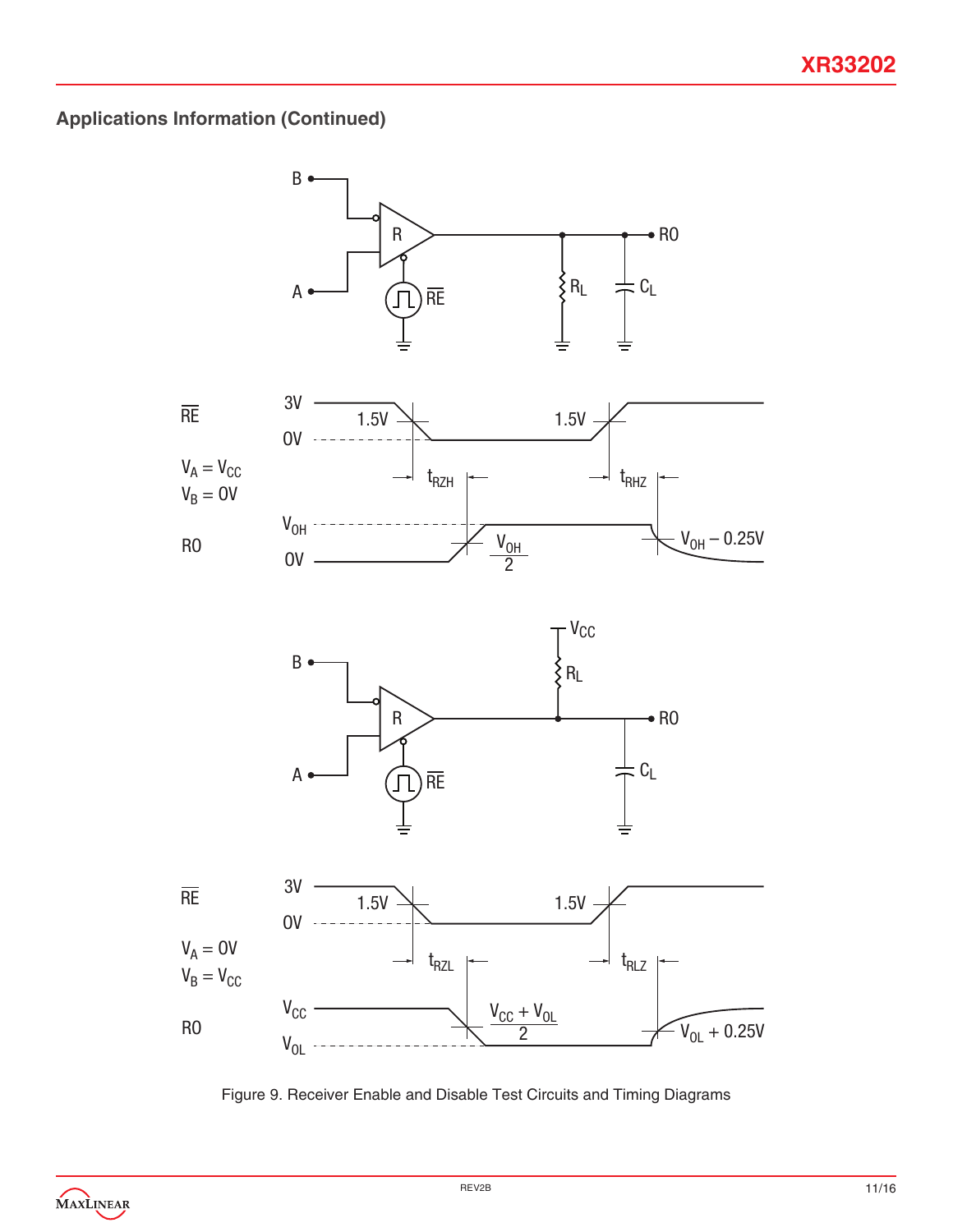The XR33202 RS-485/RS-422 devices are part of MaxLinear's high performance serial interface product line.

#### Enhanced Failsafe

Ordinary RS-485 differential receivers will be in an indeterminate state whenever the data bus is not being actively driven. The enhanced failsafe feature of the XR33202 guarantees a logic-high receiver output when the receiver inputs are open, shorted or when they are connected to a terminated transmission line with all drivers disabled. In a terminated bus with all transmitters disabled, the receivers' differential input voltage is pulled to 0V by the termination. The XR33202 interprets 0V differential as a logic high with a minimum 50mV noise margin while maintaining compliance with the RS-485 standard of ±200mV. Although the XR33202 does not need failsafe biasing resistors, it can operate without issue if biasing is used.

#### Hot Swap Capability

When  $V_{CC}$  is first applied the XR33202 holds the driver enable and receiver enable inactive for approximately 10μs. During power ramp-up, other system ICs may drive unpredictable values or tristated lines may be influenced by stray capacitance. The hot swap feature prevents the XR33202 from driving any output signal until power has stabilized. After the initial 10μs, the driver and receiver enable pins are weakly pulled to their disabled states (low for DE and high for  $\overline{RE}$ ) until the first transition. After the first transition, the  $DE$  and  $\overline{RE}$  pins operate as high impedance inputs.

If circuit boards are inserted into an energized backplane (commonly called "live insertion" or "hot swap") power may suddenly be applied to all circuits. Without the hot swap capability, this situation could improperly enable the transceiver's driver or receiver, driving invalid data onto shared buses and possibly causing driver contention or device damage.

### Driver Output Protection

Two mechanisms prevent excessive output current and power dissipation caused by faults or by bus contention. First, a driver current limit on the output stage provides immediate protection against short circuits over the whole common-mode voltage range. Second, a thermal shutdown circuit forces the driver outputs into a high impedance state if junction temperature becomes excessive.

#### Line Length

The RS-485/RS-422 standard covers cable lengths up to 4000 feet. Maximum achievable line length for a specific application is a function of many factors, the data rate, cable properties, the driver/receiver characteristics and whether or not termination or stubs are used. For lower speed applications, data rates <150Kbps, the maximum cable length is mainly a function of the DC impedance of the cable being used. As data rates increase the capacitive and inductive characteristics tend to dominate and limit the cable lengths that can be achieved. At higher data rates the cable properties will tend to damper the signal resulting in increased rise/fall times at the far end of the cable.

The XR33202 has been designed with stronger drivers to help compensate for these cable affects and is intended for high speed applications.

#### ±15kV ESD Protection

ESD protection structures are incorporated on all pins to protect against electrostatic discharges encountered during handling and assembly. The driver outputs and receiver inputs of the XR33202 has extra protection against static electricity. MaxLinear uses state-of-the-art structures to protect these pins against ESD of ±15kV without damage. The ESD structures withstand high ESD in all states: normal operation, shutdown and powered down. After an ESD event, the XR33202 keeps operating without latch up or damage.

ESD protection can be tested in various ways. The transmitter outputs and receiver inputs of the XR33202 is characterized for protection to the following limits:

- ±15kV using the Human Body Model, RS-485 bus pins
- ±4kV using the Human Body Model, all other pins

### ESD Test Conditions

ESD performance depends on a variety of conditions. Contact MaxLinear for a reliability report that documents test setup, methodology and results.

#### Maximum Number of Transceivers on the Bus

The standard RS-485 receiver input impedance is 96kΩ (1/8 unit load). A standard driver can drive up to 32 unit loads. The XR33202 transceiver has 1/8 unit load receiver input impedance of 96kΩ, allowing up to 256 transceivers to be connected in parallel on a communication line. Any combination of the XR33202 and other RS-485 transceivers up to a total of 32 unit loads may be connected to the bud line.

MAXLINEAR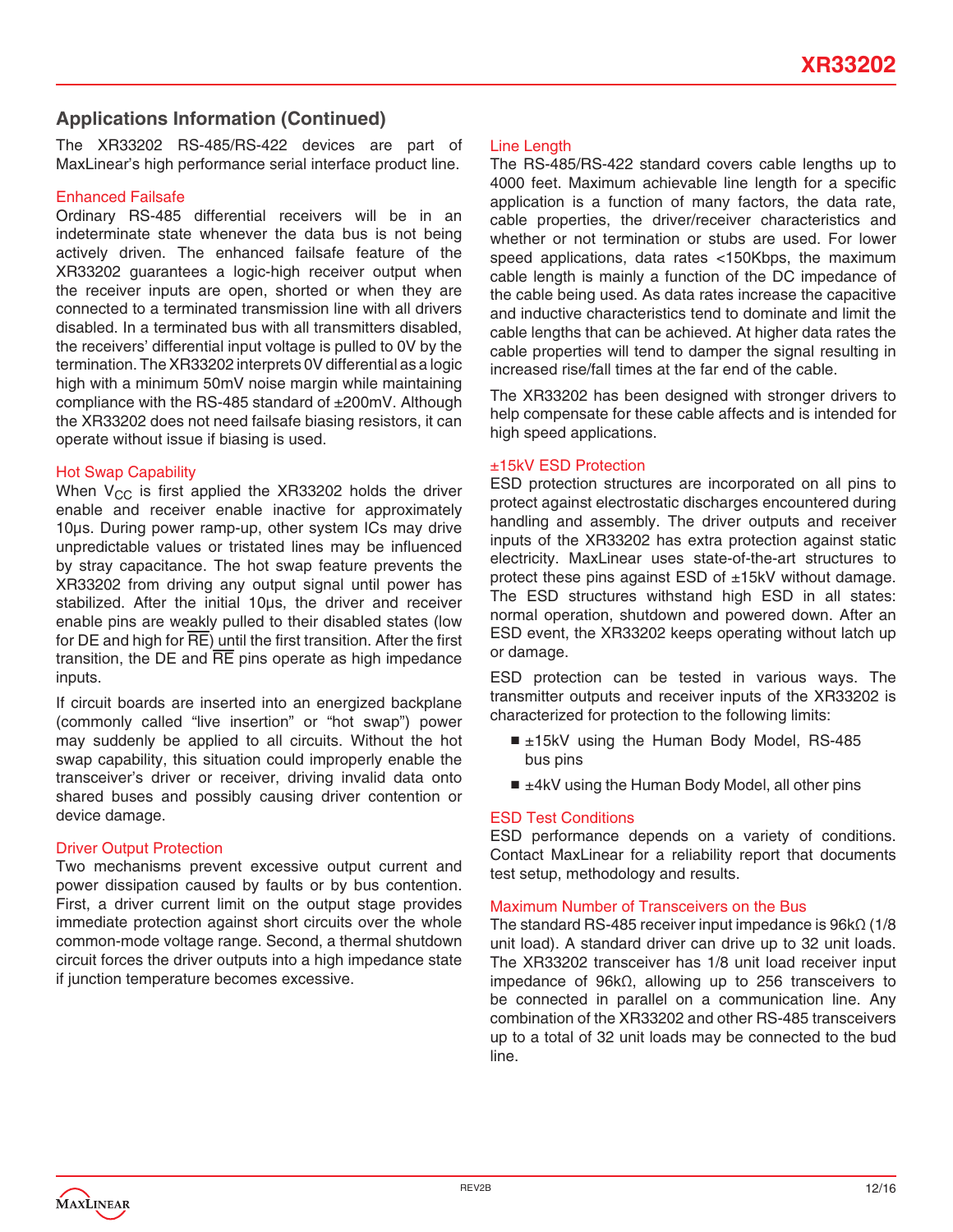#### Low Power Shutdown Mode

The XR33202 has a low-power shutdown mode that is initiated by bringing both  $\overline{RE}$  high and DE low simultaneously. While in shutdown the XR33202 draws less than  $1\mu A$  of supply current. DE and  $\overline{RE}$  may be tied together and driven by a single control signal. Devices are guaranteed not to enter shutdown if  $\overline{RE}$  is high and DE is low for less than 50ns. If the inputs are in this state for at least 600ns, the parts will enter shutdown.

XR33202 enable times, t<sub>DZH</sub>, t<sub>DZL</sub>, t<sub>RZH</sub> and t<sub>RZL</sub> apply when the part is not in low power shutdown state. Enable times, t<sub>DZH(SHDN)</sub>, t<sub>DZL(SHDN)</sub>, t<sub>RZH(SHDN)</sub> and t<sub>RZL(SHDN)</sub>apply when the part is shutdown. The driver and receiver take longer to become enabled from low power shutdown than from driver or receiver disable mode.

#### Product Selector Guide

| <b>Part Number</b> | Operation   | Data Rate | Shutdown | Receiver/Driver<br>Enable' | <b>Nodes</b><br>On Busl | Footprint |
|--------------------|-------------|-----------|----------|----------------------------|-------------------------|-----------|
| XR33202            | Half duplex | 20Mbps    | Yes      | Yes/Yes                    | 80                      | 10-DFN    |

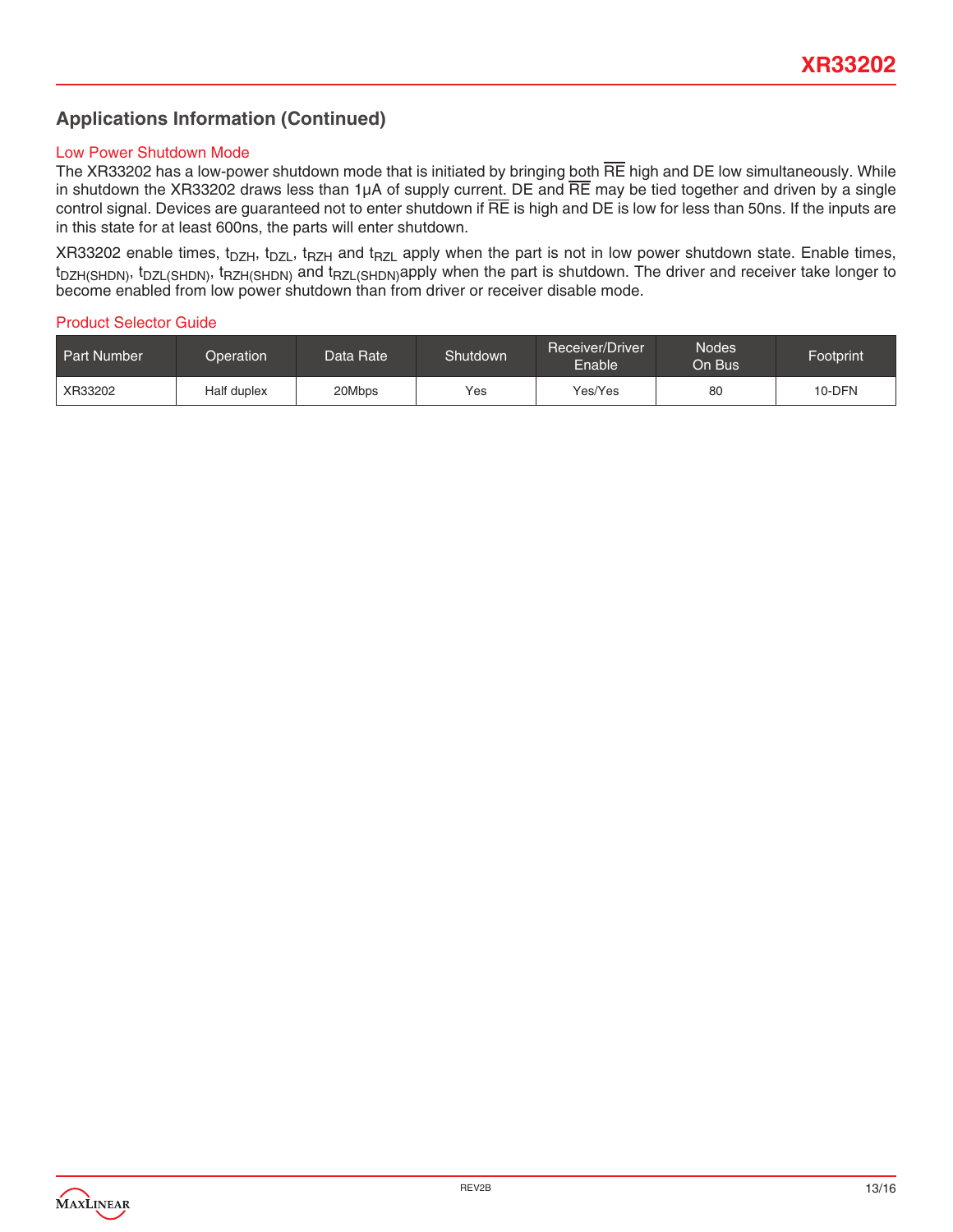### **Mechanical Dimensions**

### 10-Pin 3mm x 3mm DFN Package



Drawing No.: POD-00000135

Revision: A

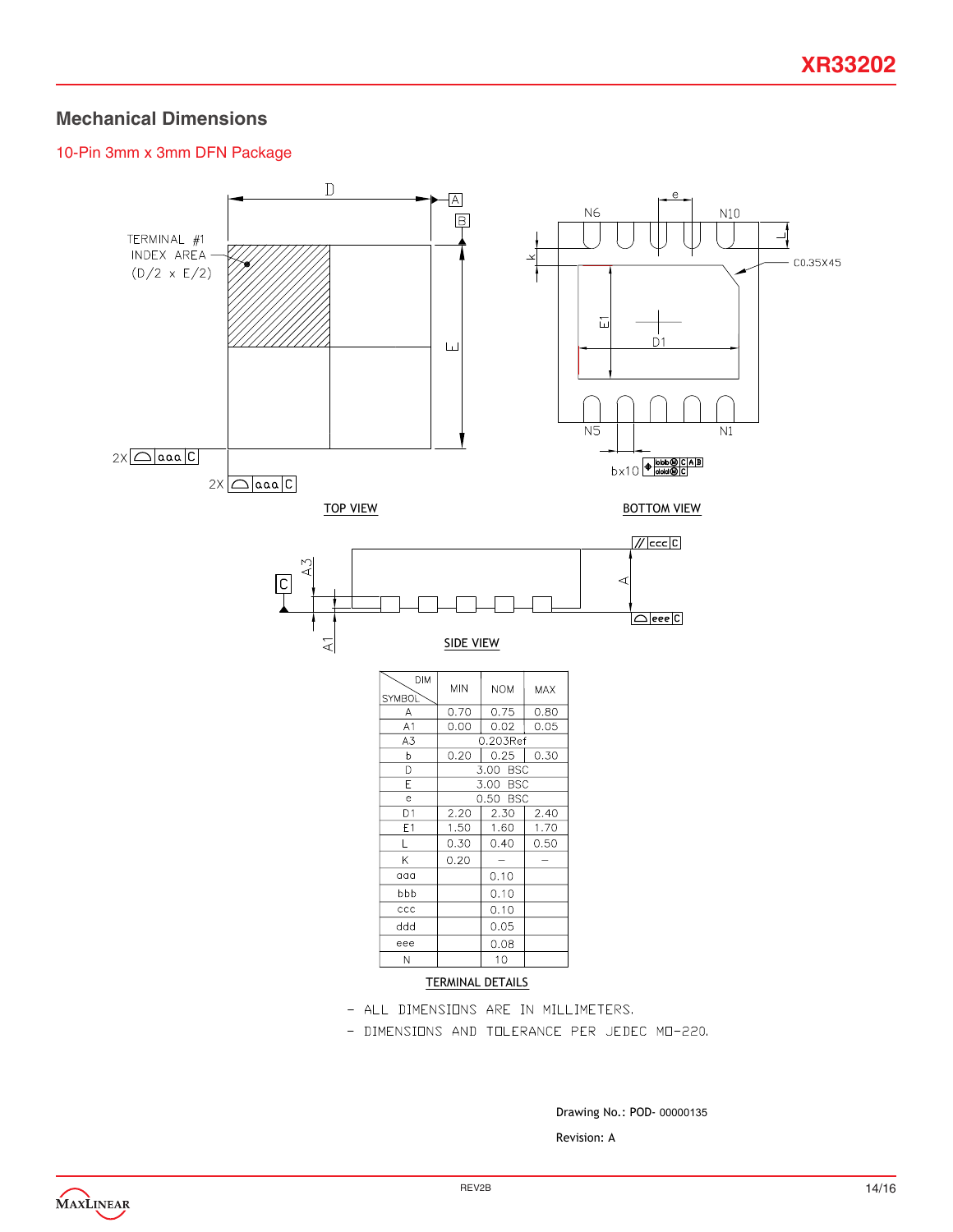### **Recommended Land Pattern and Stencil**

### 10-Pin 3mm x 3mm DFN Package



TYPICAL RECOMMENDED LAND PATTERN



Revision: A Drawing No.: POD-00000135